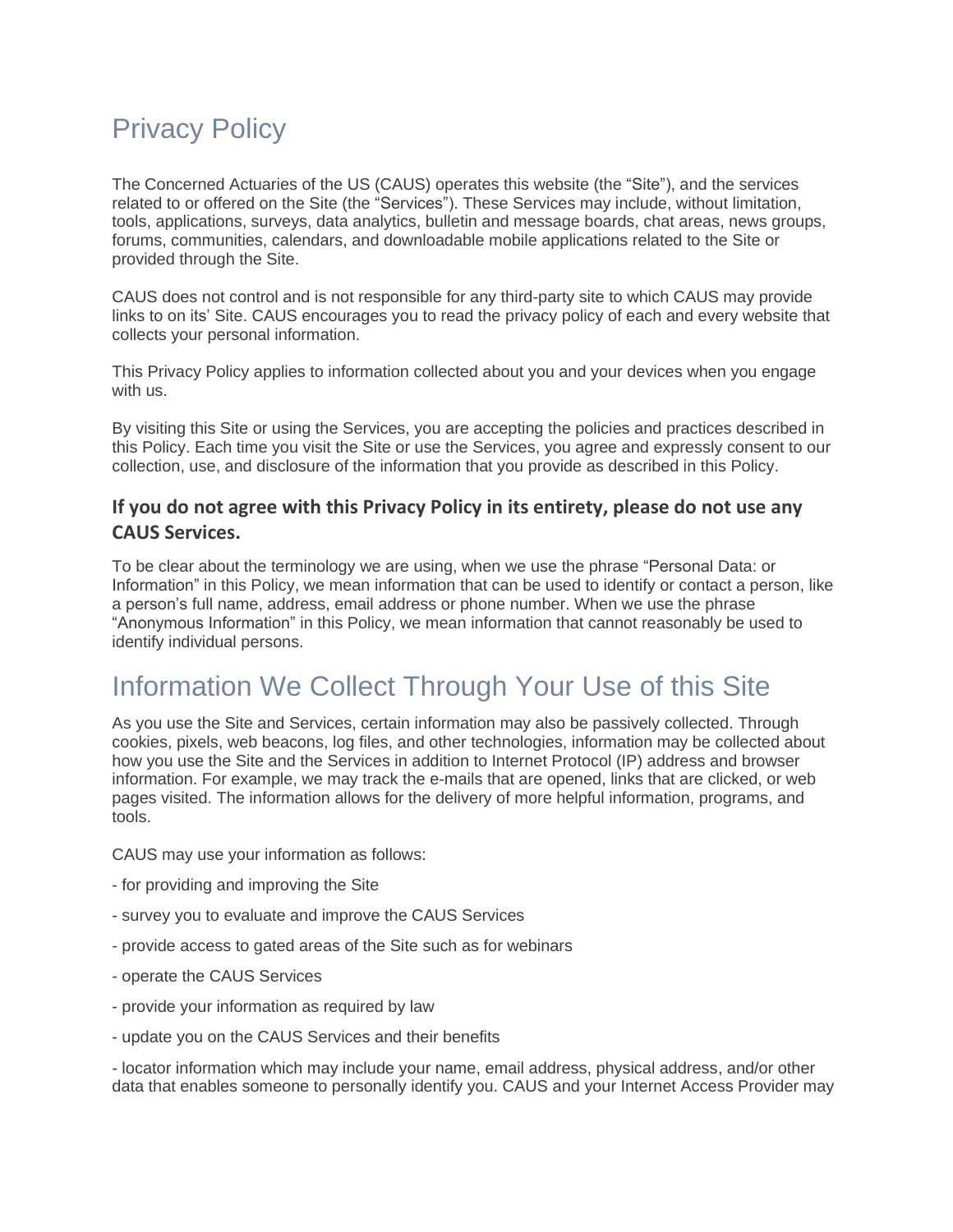use locator information as is necessary to enforce any of the terms of the CAUS Terms of Use and this Privacy Policy.

### **Communications**

We may use your personal information to contact you with newsletters, marketing or promotional materials, and other relevant information. CAUS will store and maintain your personal information in accordance with this Privacy Policy. We will also retain your information as needed to provide you services and as necessary to comply with our legal obligations, resolve disputes and enforce our agreements. You retain the right to "opt-out" of receiving newsletters, email communications and other promotional material.

### Personal Data

Your Personal Information is used as necessary or appropriate to provide you the Site and Services, including to:

- 1. administer your account;
- 2. register you and provide you access to the Site or Services;
- 3. respond to your inquiries or requests that you direct to us;
- 4. fulfill your requests for products or services;
- 5. send communications and administrative emails about the Site or Services;
- 6. personalize and better tailor the features, performance, and support of the Site and Services for your use;
- 7. send you promotional/marketing information, newsletters, offers or other information regarding opportunities and functionality that we think would be of particular interest to you;
- 8. improve the quality of the Site and the Services, and analyze, benchmark, and conduct research on user data and user interactions with the Site and Services.

We collect and maintain personal data that you voluntarily submit to us during your use of the Site and Services. For example:

- 1. when you join our Site as a member or via our forum feature you may provide us certain information including your name and email address;
- 2. to engage a Site's social networking function, you may add to your profile by providing information about your interests;
- 3. if you sign-up to receive a newsletter, or participate in social networking activities, or to comment on blog posts, podcasts or forums, etc., you may provide us contact information (e.g., email or physical address); and
- 4. you may provide us with Personal Information in the course of email, or customer support interactions.

You may choose not to provide us with certain information, but this may stop you from gaining access to a Service or limit the features that you can use.

### Reasons We Share Personal Data

Your Personal Information may be shared with third parties as specifically approved by you or under the circumstances described below. If you do not want us to use or disclose Personal Information collected about you in the ways identified in this Policy, you should not use the Site or Services.

#### **Disclosure for Legal Reasons**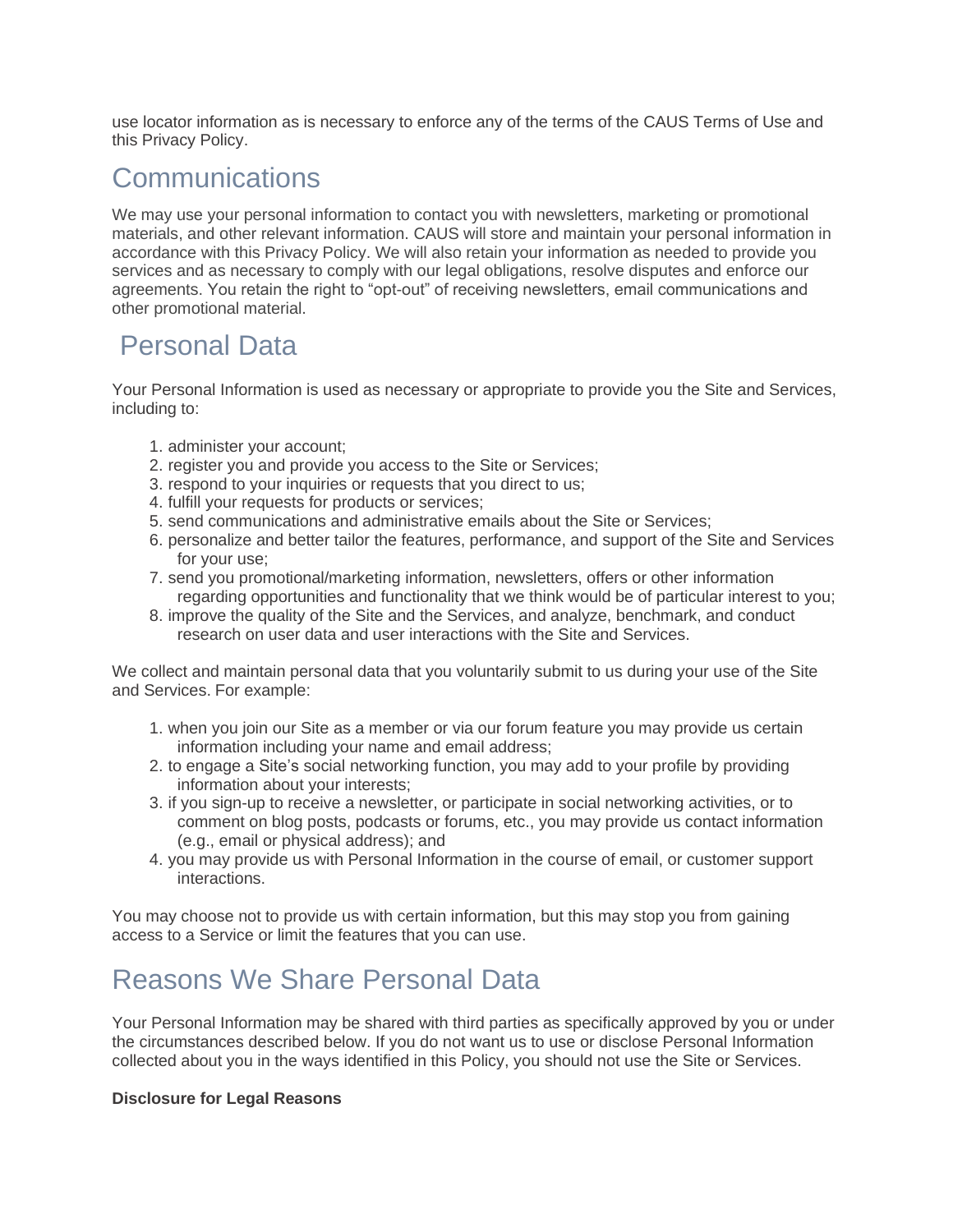We may disclose and release your Personal Information to third parties: (a) to comply with valid legal requirements such as a law, regulation, search warrant, subpoena, or court order; or (b) in special cases, such as a physical threat to you or others, a threat to homeland security, a threat to our system or network, or in any cases in which we believe it is reasonably necessary to investigate or prevent harm, fraud, abuse, illegal conduct or a violation or alleged violation of this Policy or other agreement we may have with you.

#### **Agents and Contractors**

We may provide your Personal Information to service providers who work on our behalf or help us to operate the Site and the Services. Examples of such service providers include vendors and suppliers that provide us with technology, services, and/or content for sending email, analyzing data, research, and marketing assistance, and providing customer service. Access to your Personal Information by these service providers is limited to the information reasonably necessary to perform their limited functions.

#### **Research, Surveys, and Ways That You Approve at the Time of Collection**

When participating in a survey, in addition to providing your responses to the survey questions, you may provide Personal Information that may be combined with information that you have already provided at registration or that we have received from third-party sources. We may provide this information to third parties including the survey sponsor or the promotion sponsor. In such a case, we will provide you with clear notice at the time of collection that the information is being collected on the sponsor's behalf.

#### **Message Boards and Chats**

We may make message boards and other interactive forums available as part of the Services. You should be aware that any information which you post to these interactive forums or otherwise choose to make publicly available, including your Personal Information, may be disclosed and available to all users who have access to that portion of the Site or Services. By using these interactive forums, you agree that we are not responsible for any information that you disclose or communicate in such forums, and any disclosures you make are at your own risk.

### Cookies and Similar Technologies

"Cookies" are small pieces of information that a website places on your browser when you visit that website. Cookies may be used to provide you with a more personal and interactive experience with the Site and Services. For example, for polls, cookies may be used to help ensure that an individual can't vote more than once on a particular question or issue. We do not store Personal Information in any cookies on your computer.

Cookies can be removed by following your Internet browser's directions within the help tab. In order to use certain Services offered through the Site, your web browser must accept cookies. If you choose to disable cookies, some aspects of the Site may not work properly, and you may not be able to access our Services.

Cookies, pixels, web beacons (which are usually small, transparent graphic images), operating system and device information and navigational data like Uniform Resource Locators (URL) may be used to gather information regarding the date and time of your visit, the features and information for which you searched and viewed, and the email you opened. This type of information is collected to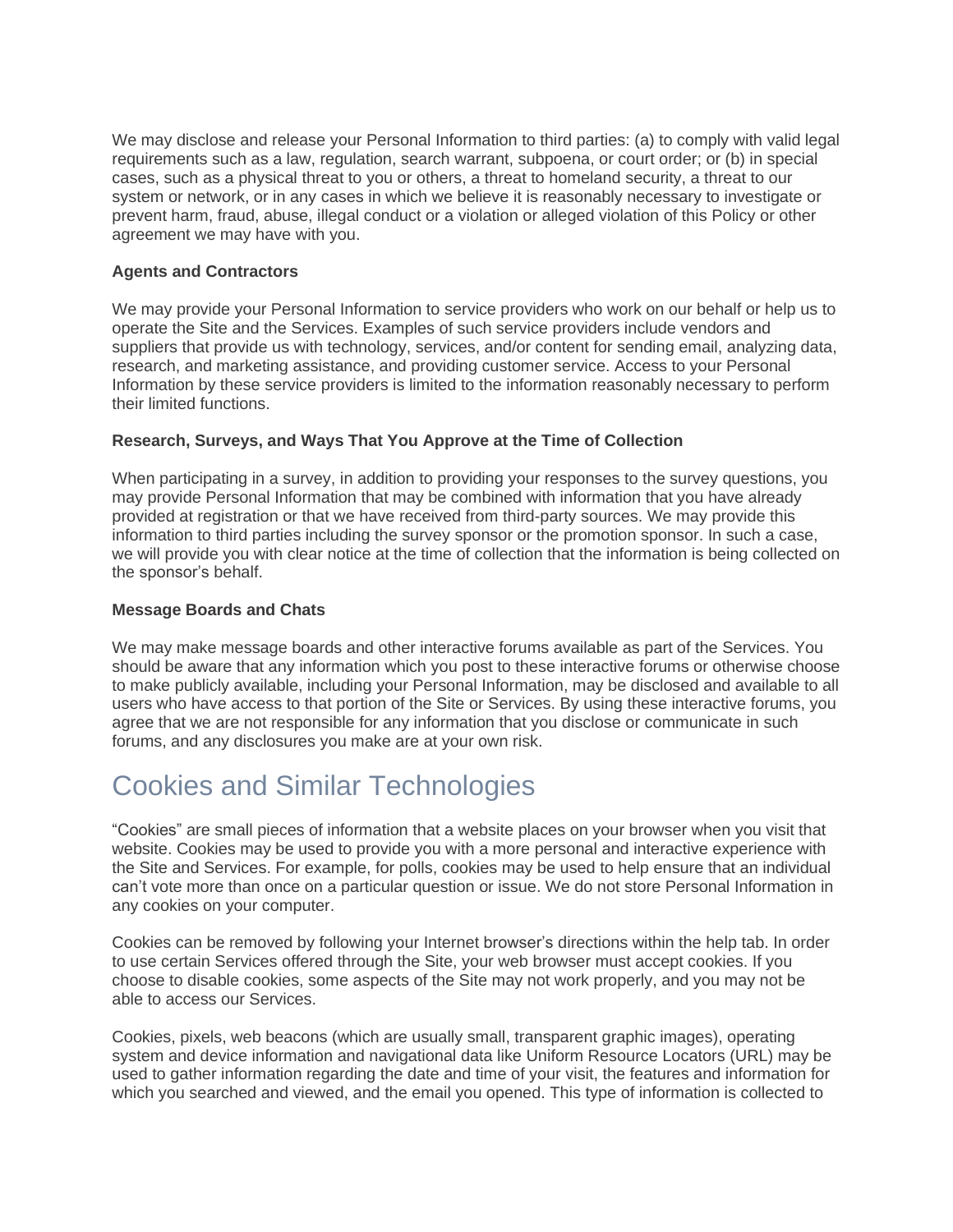make the Site and Services more useful to you and to tailor the experience with us to meet your special interests and needs.

An "Internet Protocol Address" or "IP Address" is a number that is automatically assigned to your computer when you use the Internet. We, or our service providers, may use your IP Address when you access the Site or Services or use other means to assist with delivering geographically targeted content.

### Donor Privacy Policy

CAUS will not sell, share or trade our donors' names or personal information with any other entity nor send mailings to our donors on behalf of other organizations. This policy applies to all information received by CAUS both online and offline, on any platform which includes the Site and mobile applications, as well as any electronic, written, or oral communication. To the extent any donations are processed through a third-party service provider, our donors' information will only be used for purposes necessary to process the donation.

### Children's Information

The Site and Services are not directed or intended for children under 18 years of age. We do not knowingly collect Personal Information from individuals under 18 years of age. If you are under 18 years of age, you should not register or provide Personal Information on the Site or through the Services. If you are the parent or guardian of a child whom you believe has disclosed Personal Information to us, please contact us so that we may delete and remove such child's information from our systems.

### Third-Party Links

The Site may link to websites operated by third parties that we do not control. We do not monitor, control, or endorse the information collection or privacy practices of any third parties. We encourage you to become familiar with the privacy practices of every website you visit and to contact them if you have any questions about their respective privacy policies and practices. This Policy applies solely to information collected by us through the Site or Services and does not apply to these thirdparty websites. The ability to access information of third parties from the Site or Services, or links to other websites or locations, is for your convenience only and does not signify our endorsement of such third parties, their products, services, websites, locations, or their content.

### **Security**

We use Wix to host our Site which is committed to protecting our and our user's data. Our Site is HTTPS enabled. Hypertext Transfer Protocol Secure (HTTPS) is the secure protocol through which your browser communicates with sites. when using HTTPS sites, data is encrypted and authenticated and therefore secured. However, when using HTTP sites, any data that is transferred can potentially be accessed or manipulated by attackers. No security system is impenetrable. We do not warrant the security of your data, nor do we warrant that your information, including Personal Information, will be completely secure or not be intercepted while being transmitted over the Internet.

## How To Contact Us